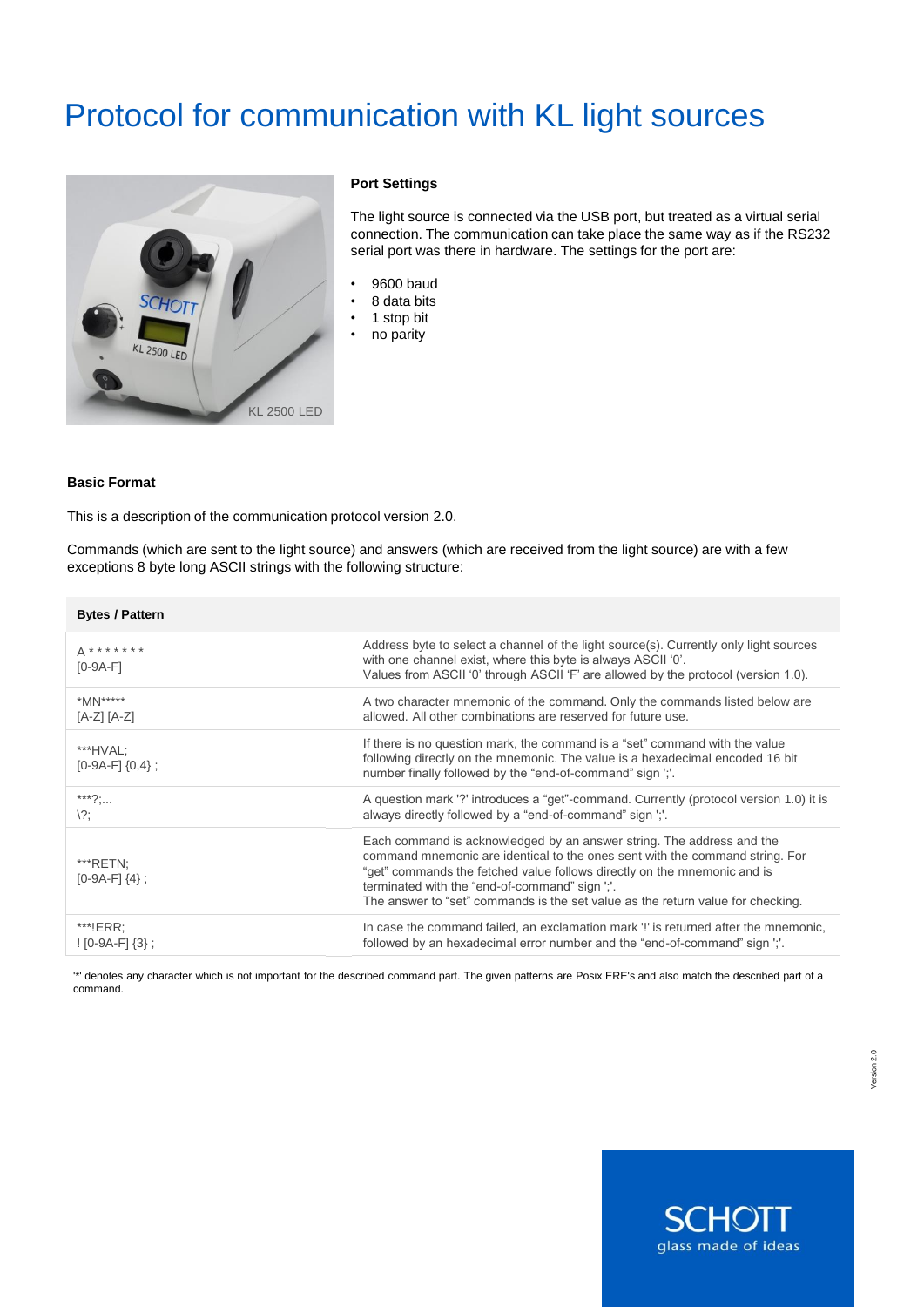# Protocol KL 2500 LED

## **Command Mnemonics**

These mnemonics are defined for protocol version 2.0. The characters are all upper case and should be used this way. The reaction to lower case characters is undefined. The light source might or might not react to the command.

| <b>Mneumonic</b> | set | get | <b>Description</b>                                                                                                                                                                                                                                                                                                                                                                                                                                                                                                                                                                          |
|------------------|-----|-----|---------------------------------------------------------------------------------------------------------------------------------------------------------------------------------------------------------------------------------------------------------------------------------------------------------------------------------------------------------------------------------------------------------------------------------------------------------------------------------------------------------------------------------------------------------------------------------------------|
| <b>BR</b>        | yes | yes | Set or get the brightness of the light source. The brightness is more or less<br>proportional to the value, but this is not guaranteed. Ambient temperature, aging,<br>binning of the LED's etc. will also have an influence.<br>At th time of writing the allowed range is 0 (off) to 3E8 (1000). '0' will always be off, the<br>maximum may change. To set the maximum brightness use the special value 'FFFF'.                                                                                                                                                                           |
|                  |     |     | Example: 0BR0200; $\rightarrow$ Sets brightness to 51,2%                                                                                                                                                                                                                                                                                                                                                                                                                                                                                                                                    |
| ID               | no  | yes | Identifies the light source. The returned string might be longer than 8 bytes. Allocate a<br>buffer of 256 bytes to make sure that the return string will always fit into the buffer.<br>Example: $0ID$ ?; $\rightarrow$ KL 2500 LED V2.0                                                                                                                                                                                                                                                                                                                                                   |
| LК               | yes | yes | Lock the front panel controls at the light source to allow only remote commands. 0 will<br>unlock, 1 will lock the light source.<br>Example: $0$ LK0001; $\rightarrow$ locks the front panel                                                                                                                                                                                                                                                                                                                                                                                                |
| <b>PR</b>        | yes | no  | Recall a preset. The value of the "set" command is the index into the five preset banks<br>and may be between 1 and 5.                                                                                                                                                                                                                                                                                                                                                                                                                                                                      |
|                  |     |     | Example: 0PR0001; $\rightarrow$ load the brightness setting of preset 1                                                                                                                                                                                                                                                                                                                                                                                                                                                                                                                     |
| PS               | yes | no  | Store actual settings as preset in the light source. The given value is the index into the<br>five preset banks and may be between 1 and 5.                                                                                                                                                                                                                                                                                                                                                                                                                                                 |
|                  |     |     | Example: 0PS0005; $\rightarrow$ save brightness setting to preset 5<br>The first preset is also used for the front panel control. If it is pushed the current<br>brightness setting will be saved to preset 1. It can be overwritten through the USB<br>control.                                                                                                                                                                                                                                                                                                                            |
| PV               | no  | yes | Get the protocol version. The first byte represents the version, the second byte the<br>revision. If your program doesn't know the protocol with the identical version number, it<br>shouldn't operate the light source any further and display an information to the user. It<br>should usually be safe to operate a light source with the same version number and a<br>higher revision number than the protocol version used at the development of the<br>program. Currently the protocol version is 2.0 which correspondents to the return<br>value 0200 (hexadecimal) or 512 (decimal). |
| <b>SF</b>        | yes | yes | A footswitch or push button can be connected to the KL 2500. If a switch is used, a '1'<br>has to be sent; if a push button is used, a '0' has to be sent. This setting is saved in<br>the flash of the light source.                                                                                                                                                                                                                                                                                                                                                                       |
|                  |     |     | Example: $0$ SF0001; $\rightarrow$ Switch<br>Example: 0SF0000; $\rightarrow$ Push Button                                                                                                                                                                                                                                                                                                                                                                                                                                                                                                    |
| <b>SH</b>        | yes | yes | The shutter command emulates shutters as they are known from halogen light<br>sources. '1' has the meaning of "close shutter" (light is off); '0' has the meaning of<br>"open shutter" (light is on).                                                                                                                                                                                                                                                                                                                                                                                       |
|                  |     |     | Example: 0SH0001; $\rightarrow$ Shutter is activated                                                                                                                                                                                                                                                                                                                                                                                                                                                                                                                                        |
| <b>TX</b>        | no  | yes | Returns the temperature of the LED PCB as an integer in steps of 0.0625 Kelvin.                                                                                                                                                                                                                                                                                                                                                                                                                                                                                                             |

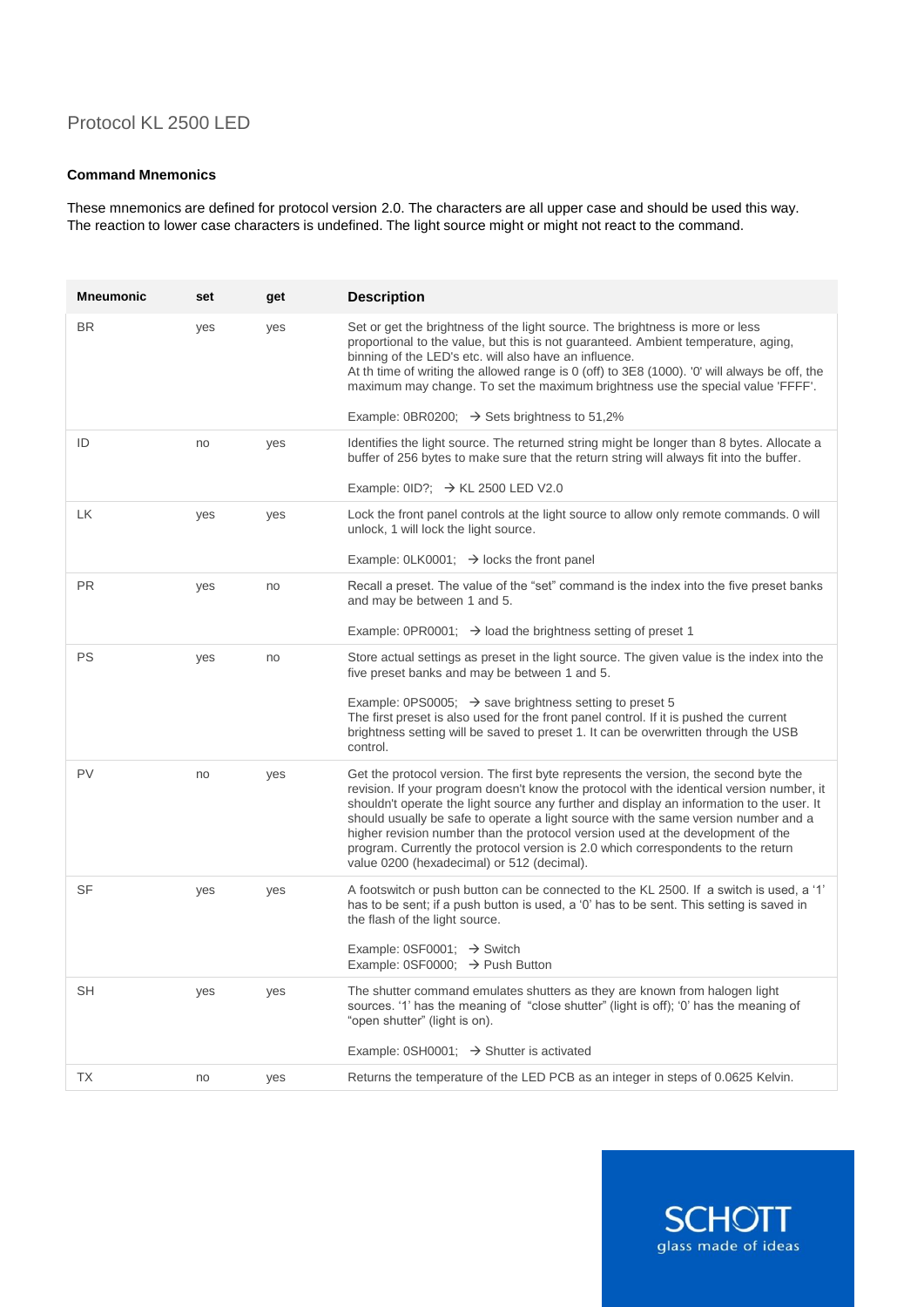# Protocol KL 2500 LED

# **Error Codes**

These are the error codes as they are defined for protocol version 1.0 (initial version).

| <b>Error Code</b> | <b>Description</b>                     |
|-------------------|----------------------------------------|
| 0                 | OK. No error.                          |
| 1                 | Unspecified error.                     |
| 2                 | Syntax error.                          |
| 3                 | Unknown command.                       |
| 4                 | Non set-able command. (missing '?')    |
| 5                 | Non get-able command ('?' not allowed) |
| 6                 | Value out of range.                    |
| 7                 | Value too low.                         |
| 8                 | Value too high.                        |
| 9                 | Value not a number.                    |
| Α                 | Unfinished previous command.           |
| B                 | Command not supported.                 |
| F                 | Illegal preset index number.           |
| 10                |                                        |
| 11                |                                        |
| 12                |                                        |
| 13                |                                        |
| 14                |                                        |

# **KL Control Tool**

The KL Control tool is a little Java program, which can be used to get acquainted with a KL light source under computer control. The KL Control tool should work under Windows, Mac Os, Linux and other operating systems. However no guarantees of any kind are given for proper function. The tool was only tested with Windows as operating system and with Sun's JRE 1.5.

# **Requirements**

Except for Java itself all required software is included in the installation package. If you encounter problems when you try to use the KL Control tool, try to update to the latest versions of the following software.

- FTDI virtual COM port driver The light source is connected to the computer via the USB port. The KL Control tool accesses the light source by a virtual serial port. The latest drivers are available at [http://www.ftdichip.com/FTDrivers.htm.](http://www.ftdichip.com/FTDrivers.htm)
- JRE (Java Runtime Environment) 1.5 or higher A Java program requires a runtime engine to run on. The JRE is already installed on most systems. If it is not installed or the version is too old, the latest version is available at <http://java.sun.com/javase/downloads/index.jsp>
- RXTX native communication library for Java Used to communicate with the virtual COM port within the Java program. The latest version is available at [http://www.rxtx.org](http://www.rxtx.org/)
- SWT (Standard Widget Toolkit) Used to display the windows and control elements of the KL Control tool. The latest version is available at <http://www.eclipse.org/swt/>